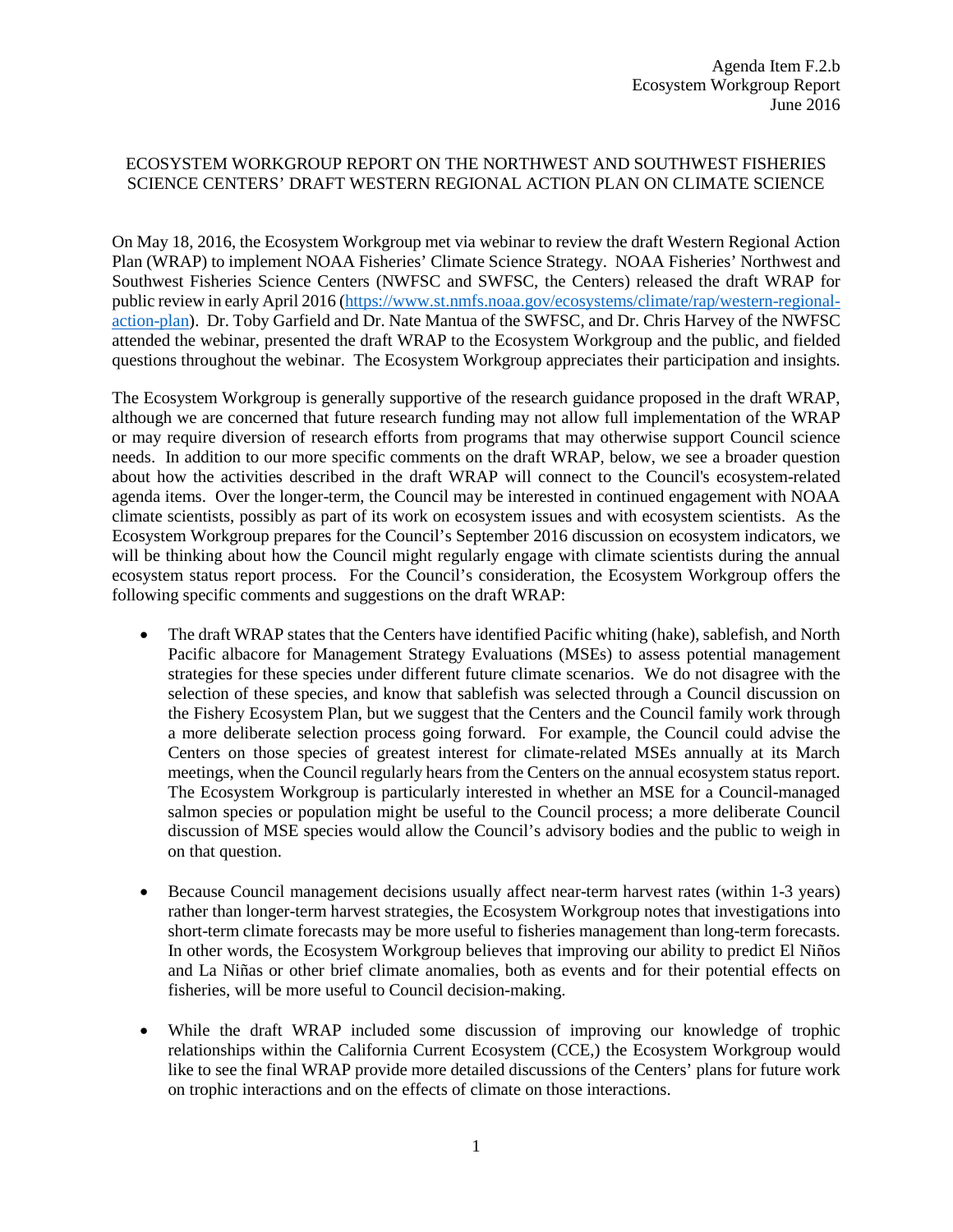- The Ecosystem Workgroup is uncertain whether current ocean sampling at the Newport Hydrographic Line and under the California Cooperative Oceanic Fisheries Investigations provides sufficient geographic scope for helping to understand the potential fishery and ecosystem responses to climate variability along the U.S. West Coast. We understand that sampling is also occurring at a hydrographic line off Trinidad Head, and that the Centers are supplementing shipboard sampling with some unmanned glider lines. However, large sections of the coast off central and northern California, and off Oregon and Washington, may be insufficiently monitored. In addition to our concern about the adequacy of north-to-south coverage of the Council's management area, the Ecosystem Workgroup is also concerned that we may not be adequately sampling deeper ocean waters for changing temperature, pH, and dissolved oxygen. The Ecosystem Workgroup recognizes that improving sampling coverage would be costly, but hopes that the final WRAP will provide more discussion of some of these potential spatial gaps in data collection.
- There are many state-level, tribe-level, and academic partnerships that support NOAA's climate science programs. The draft WRAP could be improved through inclusion of a table of major collaborations and partnerships that are supporting the work described in the draft WRAP. Providing that description of the interplay between different partners and research projects would help articulate the West Coast's full vision for climate science, living marine resources, and the communities that depend upon those resources across the CCE. In addition, it would help highlight any outstanding gaps in coverage.
- The draft WRAP mentioned archived or backlogged data that might be of use to future climate science work. The Ecosystem Workgroup is concerned that the draft WRAP may over-emphasize or prioritize new or ongoing modeling efforts, while under-emphasizing data collection and processing. We recommend a stronger emphasis on processing and publishing already-collected data that may benefit WRAP implementation and ongoing modeling. Of potential benefit to the Council, the Centers might prioritize backlogged data processing and publication by reviewing their schedule of upcoming stock assessments and tackling those data most useful to near-term stock assessments.
- The Ecosystem Workgroup recommends that the final WRAP provide a more detailed discussion of the Centers' plans for integrating socio-economic science and analyses into their climate and fisheries science. The Council's Fishery Ecosystem Plan Appendix includes a potential Climate Shift Initiative that, within a broad set of scientific needs, expresses Council interest in assessing the potential effects of near-term climate shift and long-term climate change on our fishing communities. We have appended that Initiative (A.2.8. Cross-FMP Effects of Climate Change Initiative) to this report for reference.
- The draft WRAP discusses climate vulnerability analyses for species listed under the Endangered Species Act and/or managed under the Magnuson-Stevens Fishery Conservation and Management Act. If those analyses are available for review by the Council family and public by the Council's March 2017 meeting, they might inform Council discussions on future MSEs, ecosystem initiatives, and on the annual ecosystem status report.

*\*\* Excerpted from the Fishery Ecosystem Plan Appendix, updated through March 2015 http://www.pcouncil.org/ecosystem-based-management/fep/)\*\**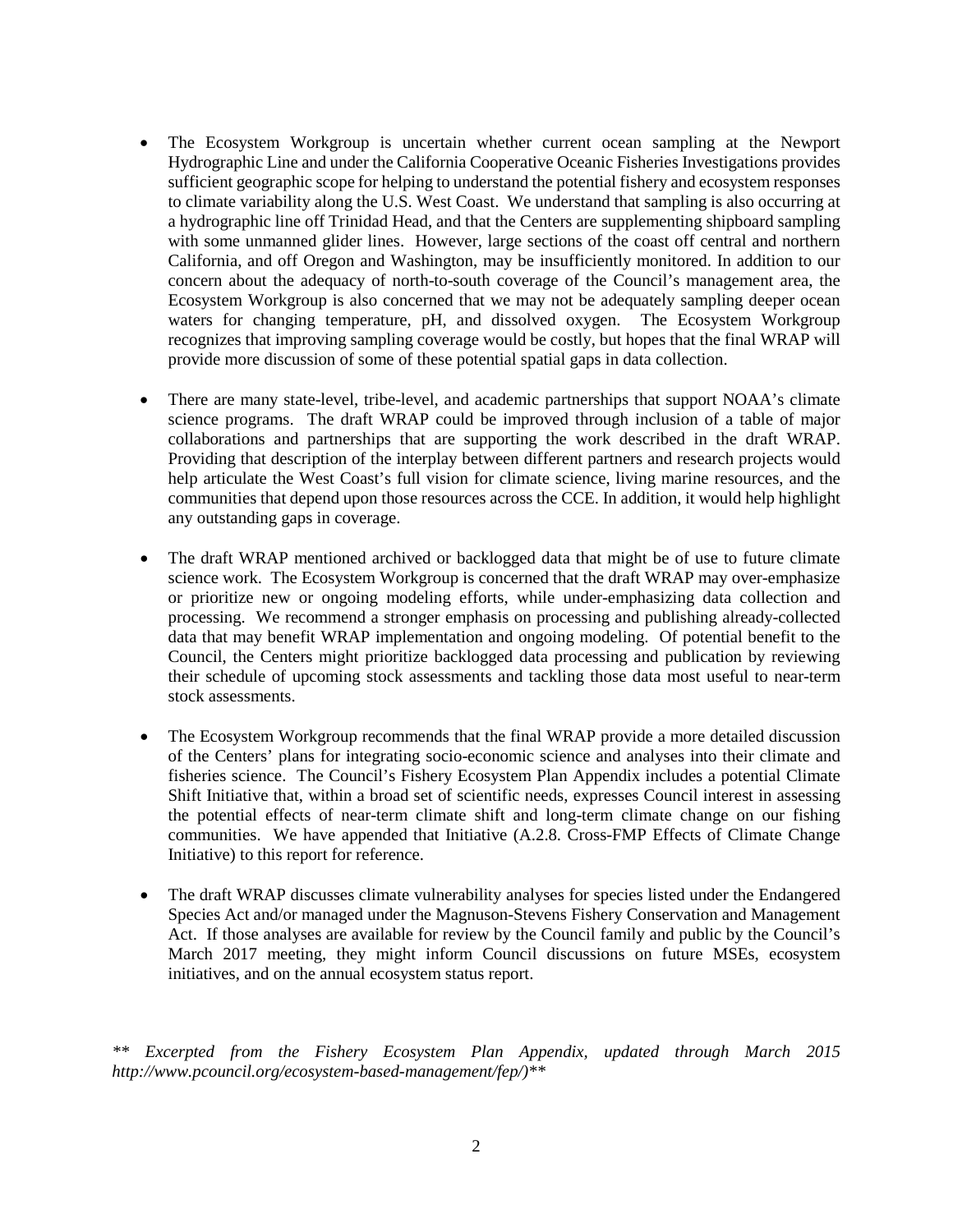## **A.2.8 Cross-FMP Effects of Climate Shift Initiative**

As discussed in Section 3.1.1 and Chapter 4 of the FEP, the CCE is subject to both interannual and interdecadal climate variability that can have significant effects on seasonal and long-term productivity. Over the longer-term, three prominent properties of the environment are predicted to undergo significant change--temperature, ocean surface water pH (acidity versus alkalinity), and deep-water oxygen. Other physical changes are less predictable but relatively likely, including changes in upwelling intensification (generally expected to lead to greater, but potentially more variable, primary and secondary productivity), changes in both the phenology (timing) of the spring transition, and changes in the frequency and intensity of current modes of climate variability (such as the El Niño/Southern Oscillation and the Pacific Decadal Oscillation). Many Council-managed species are known to have developed life-history strategies that respond to shorter-term climate variability, such as large-scale shifts in the abundance of coastal pelagic species, shifts in the distribution of migratory species (including but not limited to most coastal pelagics, Pacific hake, and most highly migratory species), high interannual variability in recruitment rates of most groundfish, and diversified evolutionary strategies in salmon populations.

Under this initiative, the Council would assess and articulate its questions about the longer-term effects of climate change on its managed species, so as to better direct public and private efforts to provide management-relevant science. Whereas individual fisheries management plans will likely examine the potential impacts of climate change on particular species, the focus of this initiative would be on the combined, long-term effects of such changes on multiple species across all management plans. CCE fisheries support, to varying degrees, the economies and social fabric of at least 125 communities in California, Oregon and Washington. As fish populations and the ecosystems that sustain them are altered in response to climate change, there are potentially profound consequences for the fisheries and the communities that they support.

Vulnerability to climate change depends on three fundamental elements: 1) exposure to the physical effects of climate change; 2) the degree of intrinsic sensitivity of fisheries or dependence of the regional economy on socio-economic returns from fisheries, and 3) the extent to which adaptive capacity enables these potential impacts to be offset. Background work for developing this initiative would initially require a literature review on the current state of knowledge about the anticipated effects of climate change on Council-managed species and West Coast coastal communities. Using previous vulnerability assessments as a foundation, this review could focus on measures of exposure, sensitivity and adaptive capacity that best capture the natural and human systems of interest.

Choosing metrics of exposure to climate change, even at the scale of the CCE, is fraught with constraints and assumptions. Information useful to the Council would include a review of what is specifically known about estimated changes in temperature, ocean surface water pH, and deep-water oxygen within the CCE and the rates or speeds at which those changes may occur, not just global estimates of those changes. This review could also identify any additional environmental factors of importance to specific fisheries in the CCE that also might experience significant long-term variability. The Council would also need information about the current state of scientific investigations into the estimated effects of climate change on marine species, particularly CCE marine species. This review may also consider the potential for changes in fish species composition as a result of climate changes. For instance, analytical approaches that estimate the vulnerability of each target species to climate change as well as estimates of the probability that new species will expand into a region will be useful. The Council would also need to know how and whether scientists are assessing the effects of climate change on human communities, whether those effects include those from sea level rise, increasing storm intensity, or the loss or change of revenue from natural resource based industries.

The second key set of information useful in this review is sensitivity to the degree of fisheries dependence of communities. NOAA has already conducted an intensive study (Norman et al. 2007) to identify West